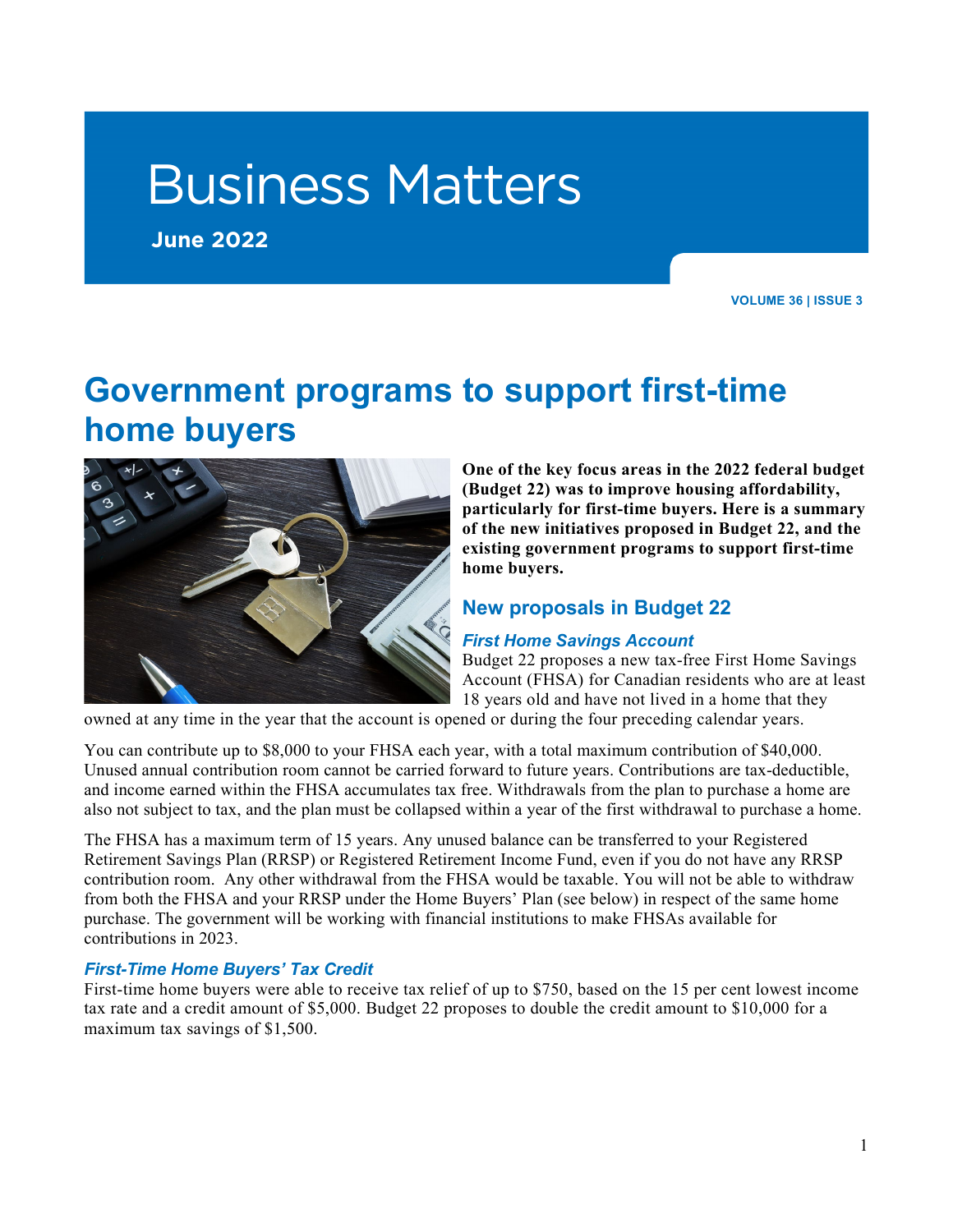# **Existing programs**

#### *RRSP Home Buyers' Plan*

The Home Buyers' Plan allows first-time homebuyers to withdraw up to \$35,000 from their RRSP to buy a qualifying home. You can buy the home for yourself or for a related person with a disability, and the individual must intend to live in the home within one year after buying it. There are specific rules about who is a first-time home buyer, particularly dealing with the breakdown of a marriage or common-law relationship. The withdrawn amount must be paid back into the RRSP within 15 years. Repayments must start the second year after the withdrawal, and do not affect your regular RRSP contribution limit. Since the withdrawal is not added to your taxable income, these repayments are not deductible on your income tax return. If you fail to make a scheduled minimum repayment in any year, that amount is included in your taxable income for that year.

#### *First-Time Home Buyer Incentive*

This program can offer 5 or 10 per cent of a home's purchase price towards a down payment through a "shared-equity mortgage" held by the government. There is no interest charged on this mortgage, but when you sell the home or after 25 years of ownership you must pay back the same percentage of the home's value. The Incentive is available to first-time buyers if your total annual qualifying income is less than \$120,000 (\$150,000 if you are buying a home in Toronto, Vancouver or Victoria) and you meet certain borrowing requirements.

#### *Provincial and municipal land transfer taxes*

All provinces and territories impose a land transfer tax and possibly registration fees on the transfer of property within their boundaries. For example, in Ontario the land transfer tax for dwellings with one or two residences is calculated based on:

- 0.5 per cent on the first \$55,000
- 1.0 per cent between \$55,000 and \$250,000
- 1.5 per cent between \$250,000 and \$400,000
- 2.0 per cent between \$400,000 and \$2,000,000
- 2.5 per cent on the value over \$2,000,000

A few municipalities also impose their own land transfer tax – Toronto charges the same amount as Ontario, plus a registration fee of \$83.

Most jurisdictions offer full or partial rebates of the land transfer tax for first-time buyers. Ontario's rebate is up to a maximum of \$4,000, and Toronto's is limited to \$4,475. These refunds would completely offset the land transfer tax for homes valued at \$368,333 and \$400,000 respectively.

#### *GST / HST rebate on new homes*

The GST / HST is generally only charged on the sale of new or substantially renovated homes. While not specifically for first-time home buyers, there may be a New Home Rebate for the GST or the federal portion of the HST, depending on where the home is located. Eligible new home buyers can claim a rebate for 36 per cent of the federal portion (5 per cent) of the sales tax for homes with a pre-tax purchase price of up to \$350,000. The rebate is gradually clawed back so that it is completely eliminated when the purchase price exceeds \$450,000. There may be rebates for the provincial portion of the HST as well. In Ontario, for example, the new home buyer can also claim a rebate on the 75 per cent of the Ontario portion of the HST (8 per cent), up to a maximum of \$24,000. Eligible new home buyers cannot purchase the house with the intention to flip it or rent it out, and you or an immediate family member must use the home as their primary residence.

The eligibility criteria, including the definitions of who is considered a first-time home buyer, can be quite complex so you should seek professional advice.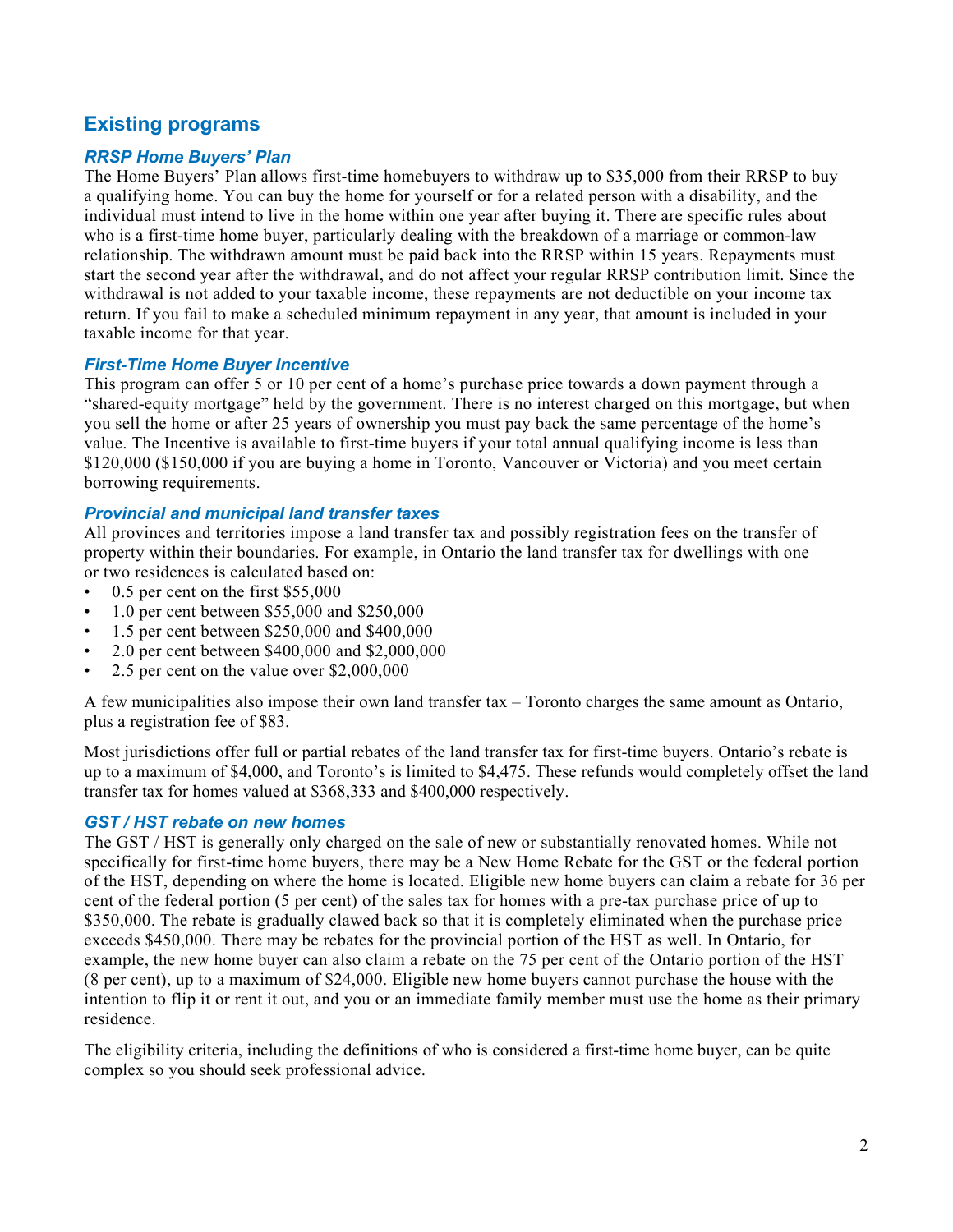# **Income tax measures in the 2022 Federal Budget**



**On April 7, 2022 the Honourable Chrystia Freeland introduced her second Budget (Budget 22). Here is a summary of the individual and corporate income tax changes that were included in the budget.**

#### **Personal income tax changes**

Several of the tax changes affecting individuals dealt with improving house affordability for first-time home owners in particular. These are covered in the "Government programs to support first-time home buyers" article in this edition of *Business Matters*. Some additional measures were proposed to improve housing affordability in general.

#### *Multigenerational Home Renovation Tax Credit*

In addition to the support for first-time home buyers, Budget 22 proposes a new refundable credit for up to \$50,000 of eligible expenses to renovate a home to create a secondary residential unit for a qualifying relative who is senior or person with a disability. The maximum tax savings would be \$7,500 (15% times \$50,000).

#### *Home accessibility tax credit*

The home accessibility tax credit is a non-refundable tax credit for up to \$10,000 of eligible home renovation expenses to make a home more accessible for a person eligible to claim the Disability Tax Credit or who is 65 years or older at the end of the taxation year. Budget 22 proposes to double the annual renovation expense limit to \$20,000, which will increase the maximum tax savings from \$1,500 to \$3,000. The increased limit will be effective for 2022 and subsequent years.

#### *Residential property flipping rule*

Budget 22 proposes a new deeming rule to ensure that profits from flipping residential real estate are always treated as business income. This means that profits are fully taxable, rather than capital gains that are 50 per cent taxable or offset by the Principal Residence Exemption.

The new rule will apply when you sell a residential property, including a rental property, that you owned for less than 12 months. Exceptions to this rule will be available when there are "life events" that necessitate the sale of the home. Examples of life events include death, marriage, separation, new baby or senior coming to live with you, a new job in a different location, insolvency, or a threat to personal safety. This new deeming rule would apply for all sales on or after January 1, 2023.

#### *Labour Mobility Deduction for Tradespeople*

Expenses associated with temporary relocations that are common in the construction industry often do not qualify for the current deductions for moving or travel expenses. Budget 22 proposes to introduce new Labour mobility deductions for tradespeople and apprentices who make such temporary locations to obtain or maintain employment in a construction activity at a particular work location in Canada. The relocation must be for a minimum of 36 hours and the temporary lodging must be at least 150 kilometres closer to the work location than the ordinary residence. Expenses eligible for this deduction include temporary lodging,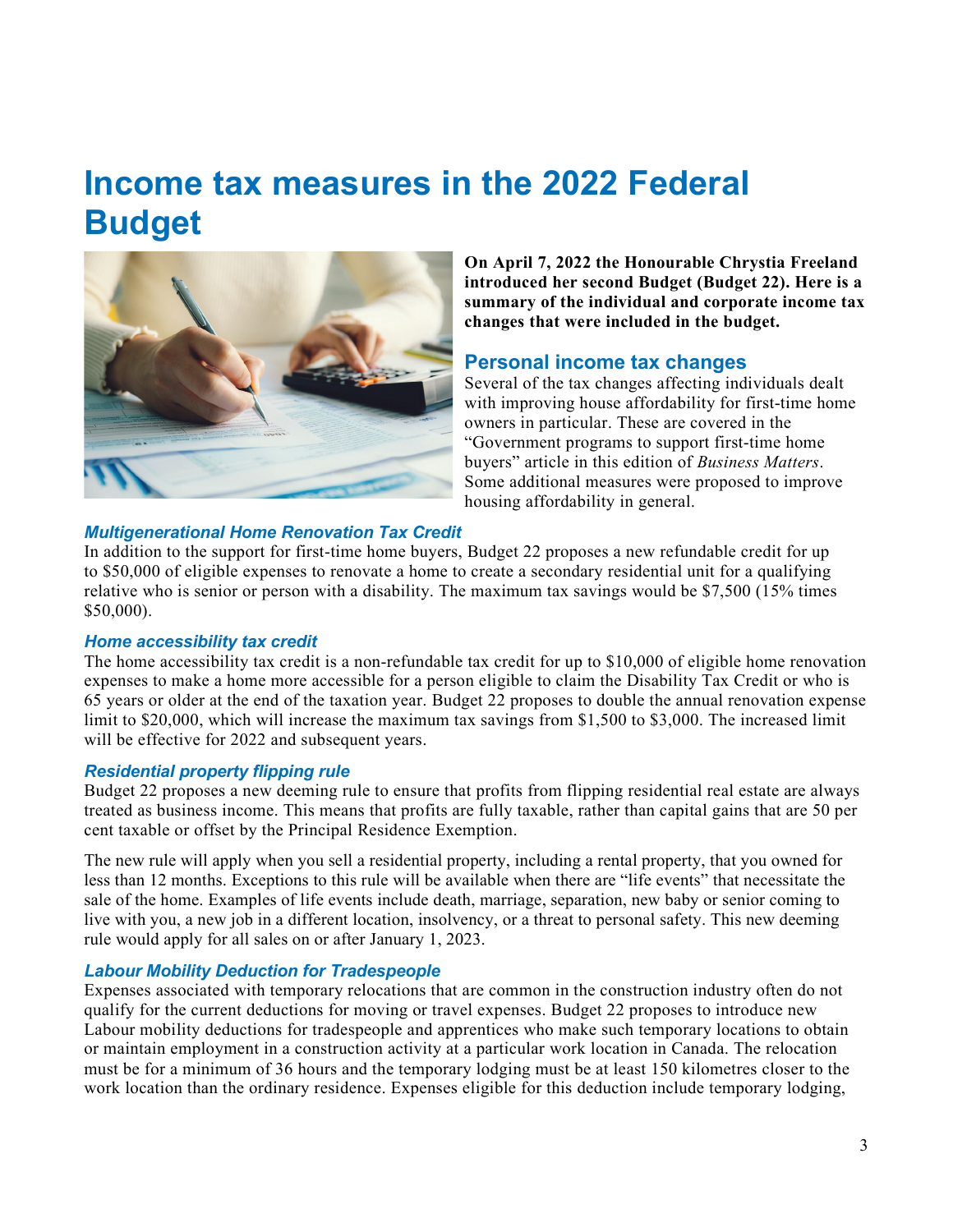transportation and meal expenses for the tradesperson for one round trip from their ordinary residence, up to a maximum of \$4,000 per year. This deduction would apply for 2022 and subsequent taxation years.

#### *Medical Expense Tax Credit*

The list of eligible expenses for the non-refundable Medical Expense Tax Credit is proposed to be expanded to include the reimbursement of medical expenses incurred by a surrogate mother or sperm, ova or egg donor. It would also include fees paid to fertility clinics or donor banks in Canada to obtain sperm or ova. These changes would be effective for 2022.

#### *More changes to come for high-income Canadians*

In addition to the personal tax changes noted above, Budget 22 announced a review of a new or amended minimum tax regime for high-income Canadians. More details are expected to be released in the 2022 fall economic and fiscal update.

# **Corporate tax changes**

#### *Expansion of the small business deduction*

The small business deduction (SBD) allows small Canadian-controlled private corporations (CCPCs) to benefit from a lower corporate tax rate on the first \$500,000 per year of qualifying active business income in the associated group of CCPCs. There are two "size" tests applied to the CCPC and its associated companies to ensure that the SBD targets small companies. The \$500,000 limit is reduced on a straight-line basis when:

- The combined taxable capital employed in Canada is between \$10 million and \$15 million.
- The combined adjusted aggregate investment income is between \$50,000 and \$150,000.

When both business limit reductions apply, the lesser of the two amounts will apply. To make more mid-sized businesses eligible for the SBD, Budget 22 proposes to change taxable capital criteria so that it would continue to start reducing the SBD at \$10 million, but not be fully eliminated at \$50 million. Since the reduction is calculated on a straight-line basis, this means that each \$1 million of taxable capital over the \$10 million threshold would reduce the SBD limit by \$12,500 instead of \$100,000 under the current rules. This measure would apply to taxation years beginning on or after April 7, 2022.

#### *Substantive CCPCs*

CCPCs pay a refundable tax on investment income earned in the corporation; this tax is fully or partially refunded when taxable dividends are paid to the shareholders. This process, known as integration, is designed to ensure that income earned directly by an individual is taxed at approximately the same rate as if it was earned through a corporation.

Some taxpayers have attempted to manipulate status of private corporations to avoid being a "Canadian" corporation, and thereby avoid these refundable taxes. Budget 22 introduces the concept of "substantive CCPCs" that are in law or in fact controlled by Canadian-resident individuals. The taxation of substantive CCPCs would be aligned with the rules for actual CCPCs. This would be effective for taxation years that end on or after April 7, 2022.

#### *Foreign resident corporations*

Budget 22 proposes some changes to the way investment income earned by CCPCs and substantive CCPCs through foreign subsidiaries or affiliates is taxed. These changes would apply to taxation years beginning on or after April 7, 2022.

#### *Canada Recovery Dividend*

Budget 22 proposes to introduce a new one-time 15 per cent tax on the 2021 taxable income of bank and insurance company groups in excess of \$1 billion for the taxation year ending in 2021. The proposed Canada Recovery Dividend would be calculated in 2022 and payable in equal instalments over five years.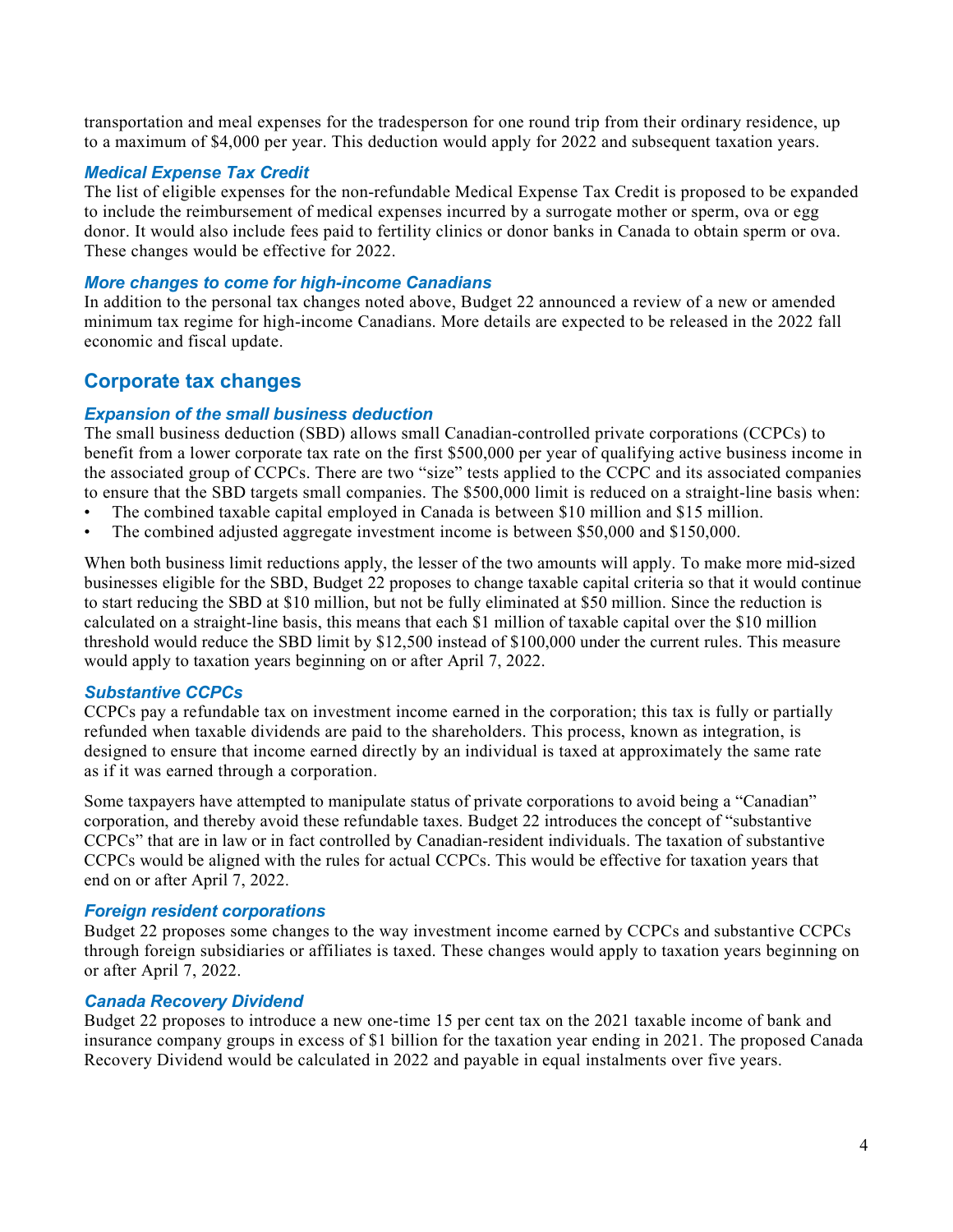#### *Additional tax on banks and life insurers*

The budget proposes an additional 1.5 per cent tax on bank and life insurer groups on taxable income in excess of \$100 million. This would apply to taxation years ending after April 7, 2022, and would be prorated for taxation years that include that date.

#### *Investment tax credit for carbon capture, utilization and storage*

Budget 22 proposes a new refundable tax credit for the cost of purchasing and installing eligible equipment used in eligible projects where the captured carbon dioxide is used for eligible uses. Projects would be subject to a validation and verification process, and rates for expenses incurred after 2021 would vary from 60 per cent for equipment used in a direct air capture project, 50 per cent for all other capture equipment, and 37.5 per cent for transportation, storage and use equipment. Those rates would be halved for expenditures after 2030 and before 2040.

#### *Clean technology tax incentives for air-source heat pumps*

The capital cost allowance rules for investments in specified clean energy generation and energy conservation equipment provide accelerated deductions for these assets. Budget 22 proposes to expand the definition of these assets to include purchases of air-source heat pumps primarily used for space or water heating after April 7, 2022.

Budget 22 proposes that the tax rate reductions introduced in the 2021 budget for qualifying zero-emission technology manufacturing and processing income will be extended to include the manufacturing of air-source heat pumps and related components.

#### *Critical Mineral Exploration Tax Credit*

Flow-through share agreements allow corporations to renounce certain expenses to investors, who can deduct the expenses on their own tax returns. In addition to the deduction of the renounced expenses, a new Critical Mineral Exploration Tax Credit (CMETC) is proposed for companies that mine minerals used in the production of batteries and permanent magnets which are used in zero-emission vehicles. This credit will flow-through to the shareholder based on 30 per cent of the renounced exploration expenses, and apply to eligible flow-through share agreements entered into between April 7, 2022 and March 31, 2027. Eligible expenses will not be able to benefit from both the new CMETC and the existing 15 per cent flow-through Mineral Exploration Tax Credit.

#### *Flow-through share for oil, gas and coal activities*

The government proposes to eliminate the flow-through regime that allows shareholders to deduct renounced oil, gas and coal exploration and development expenses. This change is effective for flow-through share agreements entered into after March 31, 2023.

#### *Anti-avoidance measures*

Several changes are proposed in Budget 22 to address transactions that the government considers to be aggressive or abusive. The government proposes introducing specific changes to the *Income Tax Act* to prevent financial institutions from realizing artificial tax deductions through hedging and short selling Canadian shares. It is also proposing amendments that would specifically extend the general anti-avoidance rule (GAAR) to include tax attributes that had not yet been used to reduce taxes (a 2018 Federal Court of Appeal decision had limited the application of GAAR to circumstances where the tax attribute had been utilized). This change would be effective for notices of determination issued on or after April 7, 2022.

#### *Future consultations*

The budget included announcements on several consultation projects on tax legislation. These include the following:

- A review of the alternative minimum tax regime for individuals noted above.
- A review of how the rules to prevent people from converting taxable dividends into capital gains, which are taxed at a lower rate, can facilitate genuine intergenerational share transfers in a more targeted manner.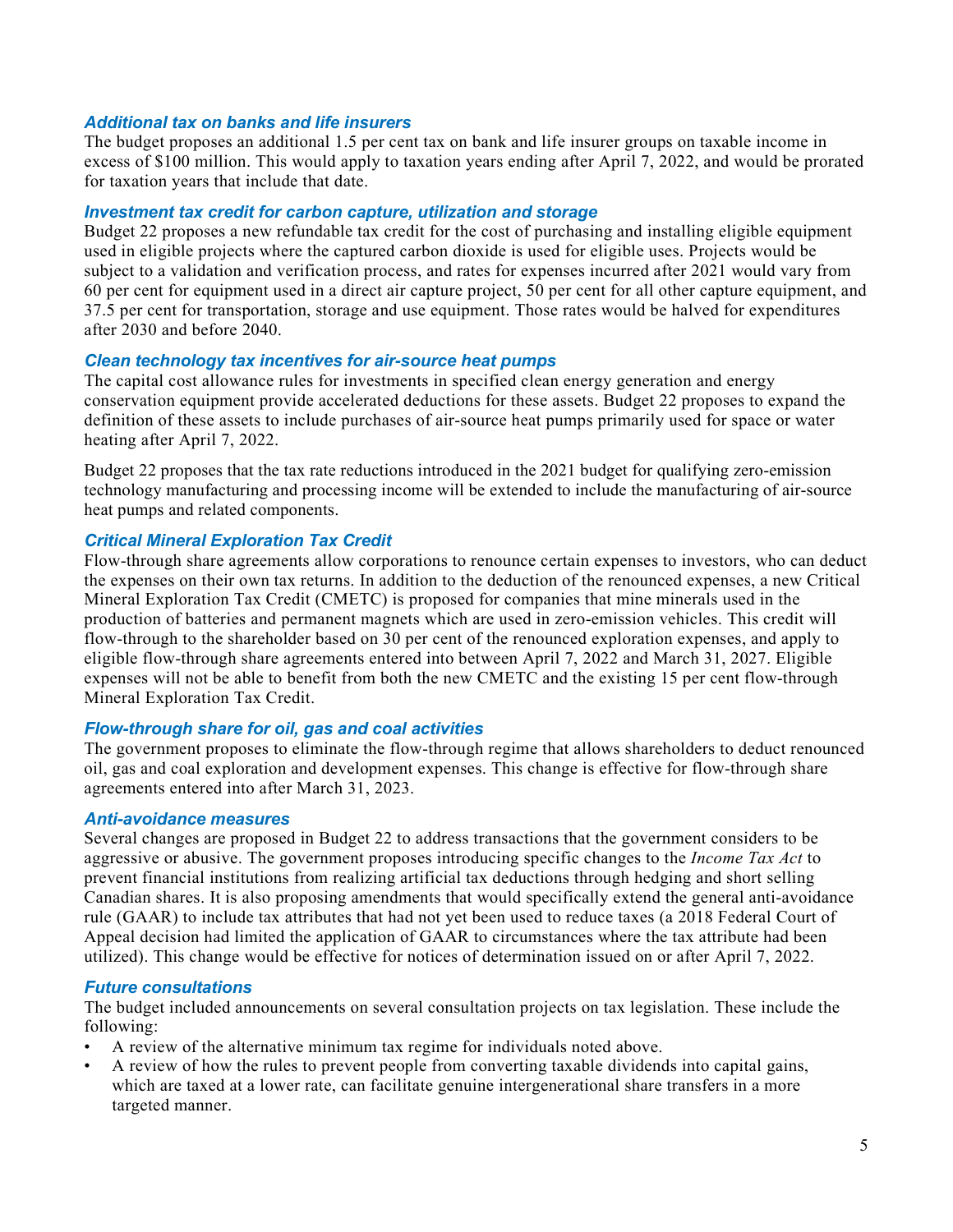- Engaging with stakeholders on the development of tax rules for Employee Ownership Trusts a new dedicated type of trust to support employee ownership of a business.
- Consulting with experts on the design of a new 30 per cent investment tax credit for investments in netzero technologies, battery storage solutions and clean hydrogen.
- A review of the Scientific Research and Experimental Development program to improve program efficiency and effectiveness.
- A review of whether Canada should seek to adopt a "patent box" regime, which provides lower effective tax rates on income derived from intellectual property.

More details on many of these consultations are expected to be released in the fall economic and fiscal update.

# **Death and taxes: what to know about the financial impact**

*This article first appeared on CPA Canada's online news site.*



#### **There are lots of circumstances to be aware of when it comes to the way your assets will (or won't) be taxed after you pass away.**

At some point, we will all have to deal with the death of a loved one, with all the emotional and psychological stress that entails. But, from a purely financial point of view, there are lots of questions to be answered.

Apart from legal costs, a deceased person's assets may be subject to two main types of levies: income taxes and probate taxes or fees.

As far as income tax is concerned, a deceased

individual is generally deemed to have **[disposed of their property at fair market value](https://www.canada.ca/en/revenue-agency/services/tax/individuals/life-events/what-when-someone-died/deemed-disposition-property.html)** at the time of death. However, if they had a spouse at the time of death, property can pass to the spouse (or common-law partner) on a tax-deferred basis.

Probate refers to a legal process in which the will is certified by the court as the last will of the deceased, thereby providing protection to the executor and anyone acting under that document.

The amount of the probate tax varies widely from **[province to province](https://www.advisor.ca/columnists_/curtis-davis/pay-probate-or-income-tax/)**. Clark Craig, a lawyer and certified financial planner, explains that Alberta charges only a small flat fee while in other provinces, the charges are quite high. For example, in Ontario, the probate tax is 1.5 per cent for assets over \$50,000. In B.C, it's 1.4 per cent, and in Nova Scotia it's 1.7 per cent. Most other provinces are in the area of 0.7 per cent. And, in Quebec, there are **[no probate fees](https://www.moneysense.ca/save/taxes/where-do-i-pay-probate-fees/)** for a notarial will and only \$65 for a non-notarial will.

In most cases, when it comes to joint ownership and direct beneficiaries, marital status is a key factor in determining whether your assets are automatically subject to probate and how they will be taxed when you die.

Most spouses hold assets jointly or name their spouse as beneficiaries for insurance and savings plans such as an RRSP, which means the assets may not be subject to probate. Another factor is whether you had a will.

Here are some scenarios to consider.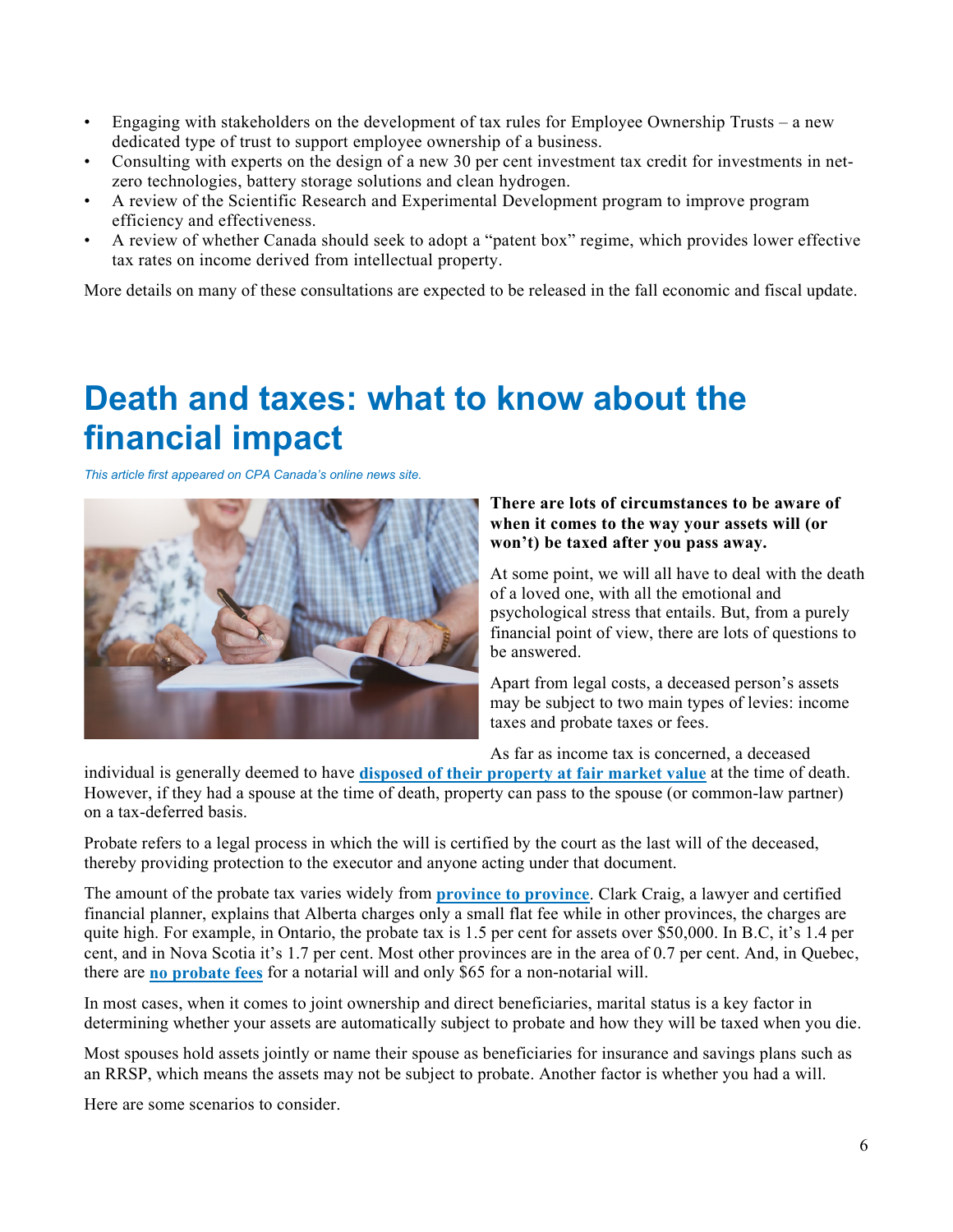# **Scenario 1: You leave a will and a surviving spouse**

If you have a spouse and you die with a will in place, settling the finances can be comparatively straightforward – especially if your main assets are jointly held, your spouse is the beneficiary of the estate, or your spouse is the named beneficiary of your insurance and plans (such as an RRSP), says Bob Gore, CPA, principal of Robert Gore & Associates Chartered Professional Accountants. In such cases, those assets – which may include bank accounts, investment portfolios, RRSPs, cottages and the family home – are all rolled over to your spouse for income tax purposes.

# **Scenario 2: You leave a will, but no surviving spouse**

If you die without a spouse or common-law partner, things aren't quite as simple, says Gore. That's partly because you are deemed to have sold or cashed in everything you own – from your family home to your investment portfolio – at fair market value the day before you passed away; the spousal rollover is not available. Taxable gains on those items or the value of an RRSP / RRIF are all added to your taxable income on the terminal return, along with any income you earned until the day you died.

But listing your assets on the return does not mean they are all treated the same for tax purposes, says Gore.

"Your residence [designated as principal residence], insurance policies and TFSA are all tax-exempt," he says. "But your stock portfolio, cottage [if not deemed as a principal residence], rental property or any business assets you might have are all taxable if they appreciated in value. That's because you are deemed to have sold those assets for more than you paid for them. The gain is taxable as a capital gain."

Gore adds that it also comes as a surprise to many people when they learn that their RRSPs will be deemed to be cashed in and fully taxed as income the day before they die – and depending on the value, the tax bill can be quite steep.

Timing can also become a problem. As Gore explains, "If you pass away on December 15, you have 11.5 months of income, plus RRSPs that are deemed to be cashed, a cottage (if you have one) that is deemed to be sold, plus any non-RRSP investments that are taxable. The tax bill can be large."

To mitigate the effects of that bill, it's definitely worth you doing some estate planning well in advance. "By the time you're gone, in most cases, it's too late for anyone else to do anything about your arrangements," he says.

# **Scenario 3: You die without a will**

If you die intestate, says Craig, the tax consequences are often much the same as if you had a will. However, you are in the hands of the courts and **[government legislation](https://www.legalwills.ca/blog/dying-without-a-will-canada/)** in terms of how your estate is going to be distributed. For these reasons and more, it's extremely important that you have a will – and that you update it as your circumstances change – to ensure that your wishes are respected.

# **Have a big RRSP?**

#### **Plan for your estate to cover the tax bill if you die without a spouse**

When you die, your RRSPs are treated the same as many other assets, says Bob Gore, principal of Robert Gore & Associates Chartered Professional Accountants. In other words, their total value is deemed to be cashed the day before you die (unless you have a surviving spouse or, if certain conditions are met, a dependent child or grandchild; in those cases, it can be rolled over to them tax-free).

If you have named beneficiaries in the RRSP, it's important to keep in mind that it's the estate that pays the tax on the deemed income. To illustrate, let's assume that the deceased owned a house as a principal residence and an RRSP at death and each is worth \$1 million. "That means, if you die with a million-dollar RRSP and you live in Ontario, the tax bill could easily be \$500,000," says Gore. However, no tax will be paid on the house due to the principal residence rules.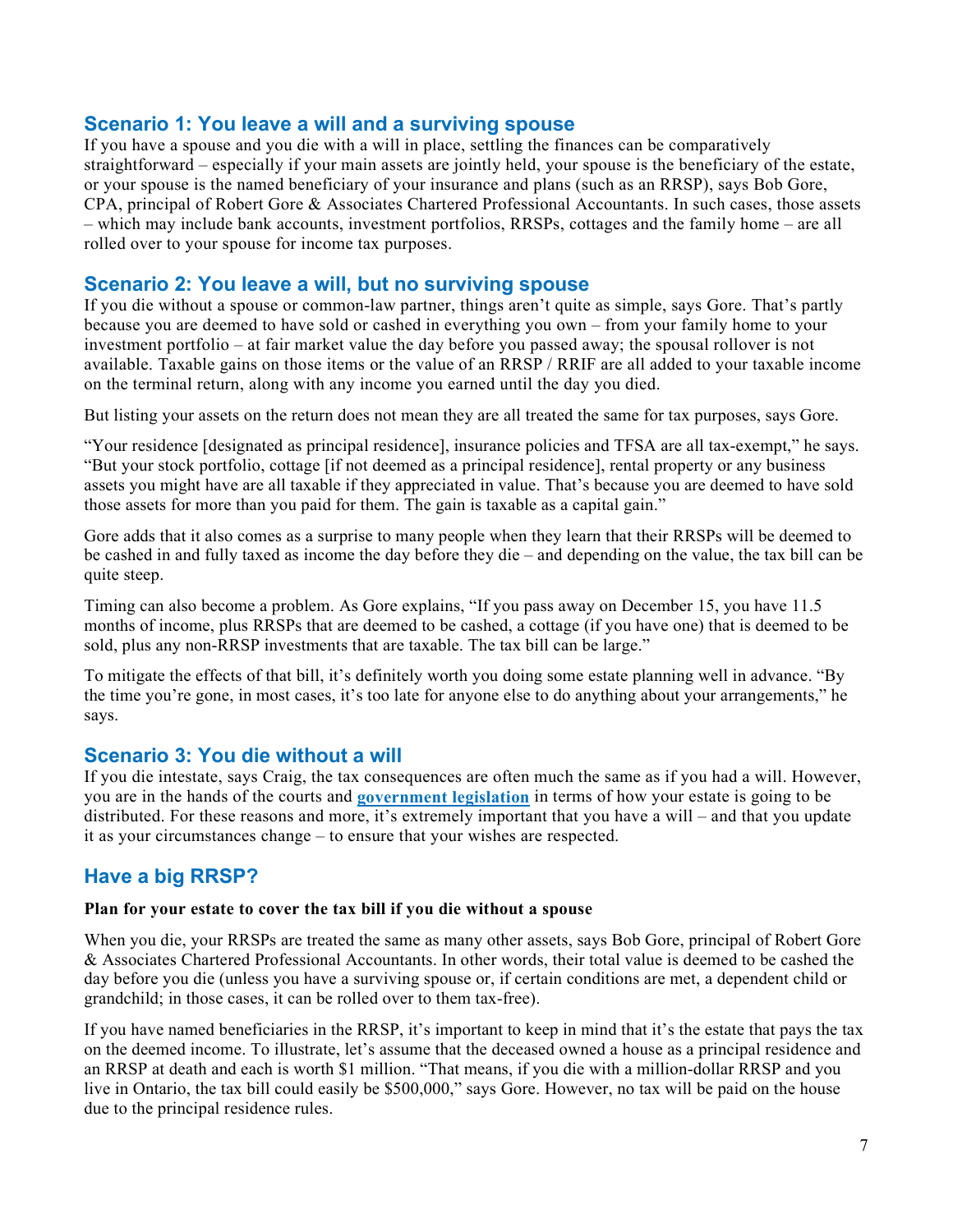Gore points out that many people – even sophisticated investors – forget about the taxes when they are doing their planning. "They just think about the deductions they are getting over the years. Then, in their general planning, they just say, 'I'm going to give the RRSP to my son and the house to my daughter.'"

"But it's not that simple. The house isn't taxable, but the RRSP is," he says. "Who's going to pay the tax on the RRSP? You need to consider the after-tax value of all your assets before you decide how they are going to be divided." In the case mentioned above, the total value of property is \$1.5 million after tax but the son will get \$1 million as RRSP beneficiary while the daughter will only receive \$500,000 as the estate has to pay the tax on the RRSP before it can pay the proceeds from the house to her. In this case, the will needed to take into account how the final taxes will be paid along with estate planning goals more generally.

# **Five tips for reducing the tax impact for your heirs**

*This article first appeared on CPA Canada's online news site.*



#### **Taxes and other fees can take a big dent out of your assets when you die. So, consider using insurance and other vehicles in your estate planning.**

You may have been putting considerable energy into saving for retirement, but what about estate planning? If you want your assets to pass through as easily as possible to your beneficiaries, it's worth speaking to an advisor and doing some planning early on.  

"There are many things to consider during the planning process," says FCPA Bruce Ball, vicepresident, taxation for CPA Canada. "You'll want

to consider if you have any desire to make charitable donations on death and assess how you'll deal with ownership structuring and coordination with the will, among other things." It's also important to do some more basic things, such as clearly documenting where all of your property is held.

Here are some key things to consider.  

# **1) Have powers of attorneys in place, along with a will**

"Powers of attorney are important to have in place in case you become incapacitated. It's often recommended that you have one drafted for financial matters and one for health," says Ball. (Once you die, the powers of attorney cease, and the will takes over.) Also, if your affairs are particularly complex, you might want to add a statement of wishes supplement that explains why you have written your will in a particular way. "You can't really put your 'whys' in a will, only the 'whats," says Bob Gore, principal of Robert Gore & Associates Chartered Professional Accountants.

# **2) Name your executors carefully**

As Gore explains, the first person you name might no longer be capable of fulfilling the role when the time comes. You can name as many people as you want, but first consider their values and their life, judgement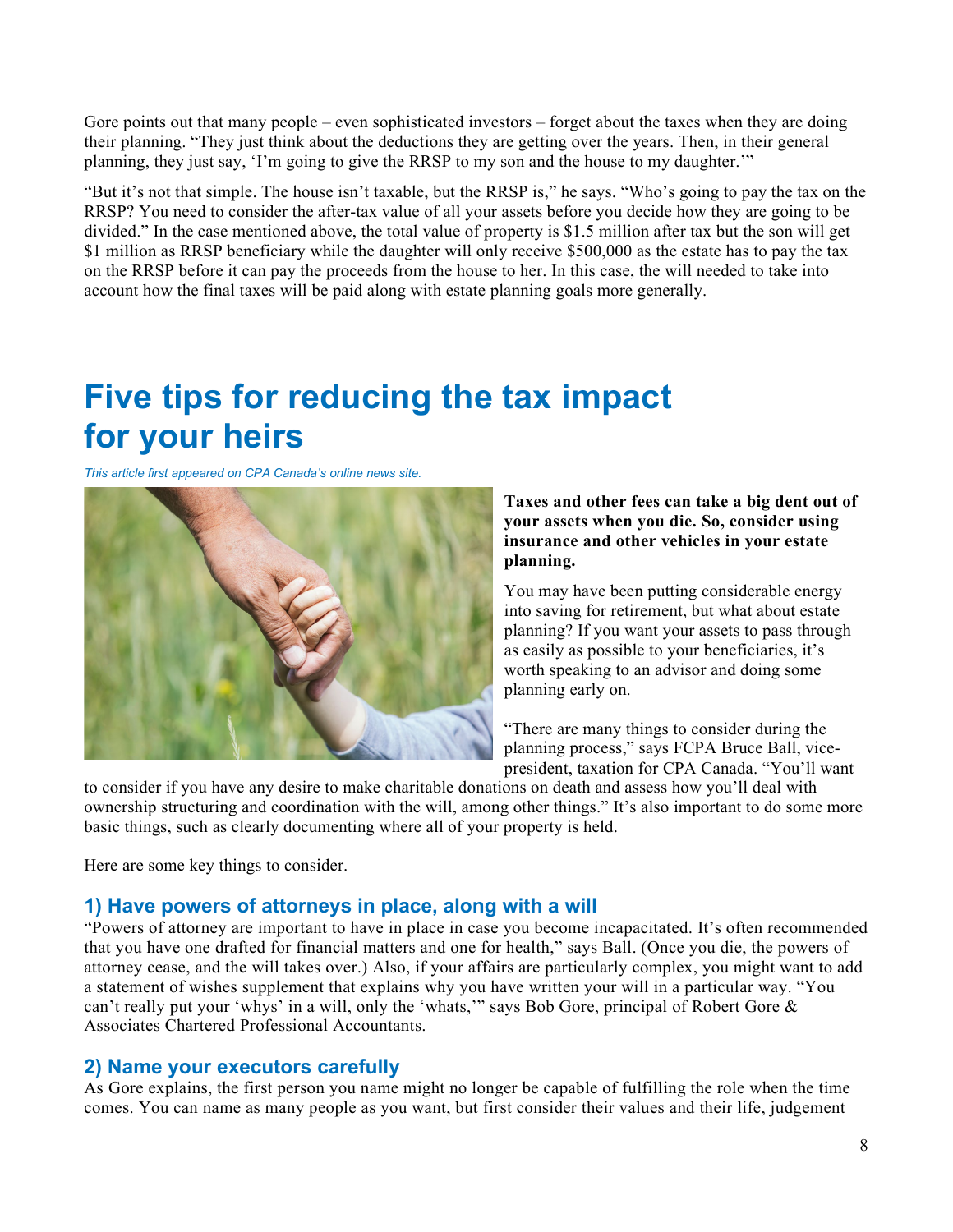and financial experience. And be sure to check with them beforehand to make sure they accept. It can be a significant task and there may be reasons why they may have to decline. Also, if at all possible, do not appoint a non-resident executor (or someone who may become non-resident), as this may create financial and tax concerns. There is also the option to appoint a trust company, or an individual and a trust company, suggests Ball.

# **3) Consider the use of joint accounts**

For situations where they may not already have access to your bank accounts and one of whom may also be the executor. "That way, they can pay the bills until the will gets probated," says Gore. Inform your financial institution in writing about this intention and make it clear in your will that this transfer to joint ownership has been done only to facilitate estate planning and management, and that there is no beneficial ownership change in the account. Keep in mind that transfers to a joint account may not be reversible, so the decision should be considered carefully. It may be possible to pay for some expenses with a deceased's bank account, so it may be worth determining what can and can't be done after death before a new account is set up.

### **4) Determine if life insurance is needed**

Life insurance can help deal with two factors in estate planning – creating an estate to support your heirs after you are gone and preserving an existing estate if costs such as tax will arise on death. In either case, an evaluation should be done to establish the estate that you want to leave and determine if insurance is needed to bridge any gap. "If there will be a significant amount of funds in the estate and your heirs are not in need of specific financial assistance, then life insurance may not be necessary as the costs over the years may outweigh the benefits," says Ball. One key issue to consider is whether there will be assets that will not be liquidated after death and, at the same time, unpaid taxes. If there will not be enough funds to pay the tax, this may be a good situation to consider life insurance to make up the difference.

As an example, "you might have a cottage that you would like to leave to your children," says Gore. "You might have paid only \$200,000 for it, but it's now worth \$4 million. When you die (and if your spouse predeceased you), the deemed disposition of the cottage will trigger a capital gains tax assuming it is not designated as a principal residence. An insurance policy can put the cash into the estate to pay the tax bill." Otherwise, it may be necessary to sell the cottage. Similar issues arise for those in business where business ownership will be transferred on death within the family.

# **5) Consider a trust**

It can be created on death as part of your will or in advance. "A trust could be useful in a number of circumstances, such as where a beneficiary may not be competent with money, they are a minor or there are children from a previous marriage where a spousal trust may make sense," says Ball.

The funds generally will be held in trust until the trust is no longer needed. Using a spousal trust as an example, the property can be held in trust during the surviving spouse's lifetime, allowing him or her to benefit from the income earned on the property while naming children from an earlier marriage as residual capital beneficiaries. The tax treatment of trusts can vary significantly depending on when and how they are set up, how long they will remain in place and who the intended beneficiaries are. Specific tax advice is highly recommended.

# **Plan ahead**

However you arrange your affairs, remember that you should do it as early as possible, and ensure everything is well documented and easy to find. It is also important to get legal advice when creating a will and powers of attorney. Financial and tax advice is also recommended. As Gore explains, "There's really no such thing as retroactive tax planning. You cannot say, 'We bought this cottage for \$100,000 and now it's worth \$1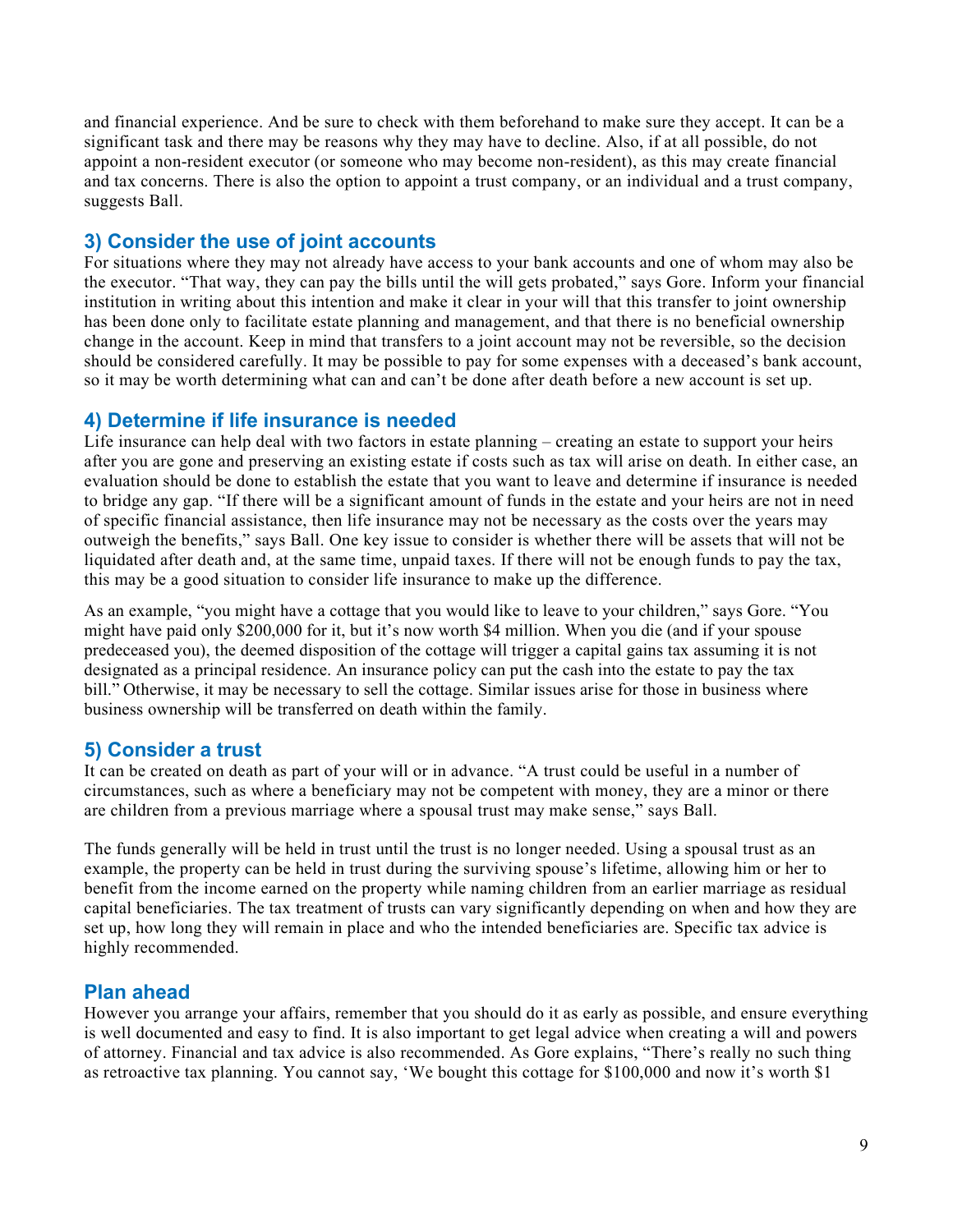million. Can we just transfer it into a trust for the kids?' No, you cannot, because the transfer is assumed to take place at market value."

Gore adds that it's fine to give cash gifts to your children while you are still alive. "But, for assets that gain in value, such as businesses or shares, you will pay capital gains tax on the gift because a gift is considered the same for tax purposes as selling it at fair market value," he says. "You need to be planning way ahead." Also, care should be taken to ensure that you don't give away too much money too soon. It's much safer to keep more than you think you'll need and then distribute what's left as part of your will.